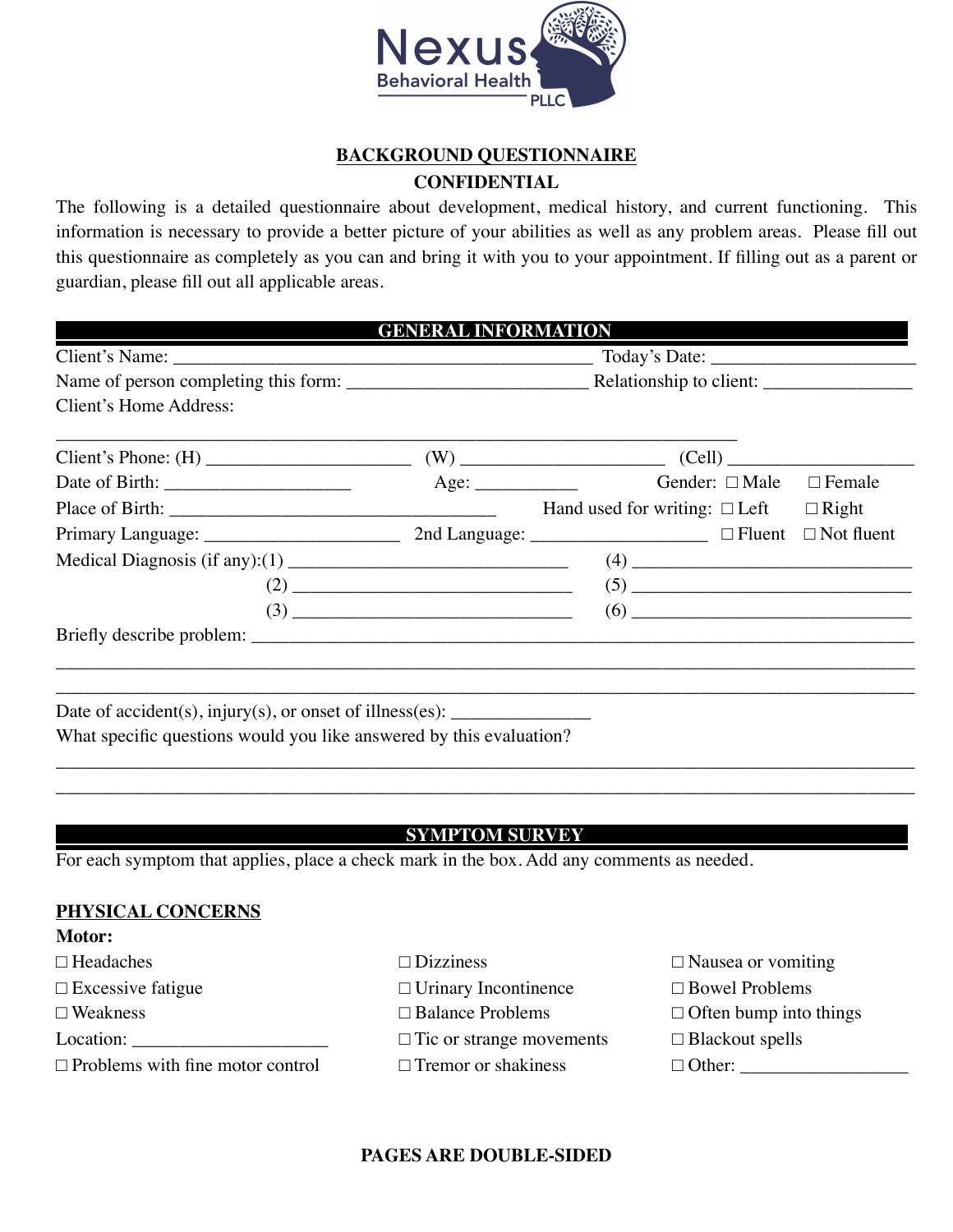#### **Sensory:**

| $\Box$ Numbness - Location: $\_\_\_\_\_\_\_\_\_\_\_\_\_\_\_\_\_\_\_$ |              | $\Box$ Tingling - Location: $\_\_\_\_\_\_\_\_\_\_\_\_\_\_\_\_\_\_\_\_\_\_$ |
|----------------------------------------------------------------------|--------------|----------------------------------------------------------------------------|
| $\Box$ Difficulty telling hot from cold                              |              | $\Box$ Unaware of things on one side of body                               |
| $\Box$ Visual Impairment                                             |              | $\Box$ Problems seeing on one side                                         |
| $\Box$ Sensitivity to bright lights                                  |              | $\Box$ Blurred vision                                                      |
| $\Box$ See things that are not there                                 |              | $\Box$ Brief periods of blindness                                          |
| $\Box$ Need to squint or move closer to see clearly                  |              | $\Box$ Hearing loss                                                        |
| $\Box$ Ringing in ears                                               |              | $\Box$ Hear strange sounds                                                 |
| $\Box$ Problems with taste                                           |              | sensitivity (select one)                                                   |
| $\Box$ Problems with smell                                           |              | sensitivity (select one)                                                   |
| $\Box$ Wear glasses                                                  | (select one) |                                                                            |
| $\Box$ Wear hearing aid                                              | (select one) |                                                                            |
|                                                                      |              | Sensation:                                                                 |
|                                                                      |              |                                                                            |

#### **COGNITIVE/MOOD CONCERNS**

#### **Problem Solving:**

- $\Box$  Difficulty figuring out problems that most others can do
- $\Box$  Difficulty figuring out how to do new things
- □ Difficulty changing a plan or activity when needed
- $\Box$  Difficulty planning ahead
- $\Box$  Difficulty completing an activity in a reasonable time
- □ Difficulty thinking as quickly as needed
- □ Difficulty doing things in the right order (sequencing)

#### **Language and Math Skills:**

| $\Box$ Difficulty finding right word            | $\Box$ Slurred speech                       |
|-------------------------------------------------|---------------------------------------------|
| $\Box$ Odd or unusual speech sounds             | $\Box$ Difficulty expressing thoughts       |
| $\Box$ Difficulty understanding what others say | $\Box$ Difficulty understanding what I read |

- $\Box$  Difficulty writing letters or words (not due to motor problems)
- $\Box$  Difficulty with math (e.g., balancing checkbook, making change, etc.)

# **Nonverbal Skills:**

| $\Box$ Difficulty telling left from right              | $\Box$ Difficulty drawing or copying                        |
|--------------------------------------------------------|-------------------------------------------------------------|
| $\Box$ Difficulty dressing (not due to motor problems) | $\Box$ Slow reaction time                                   |
| $\Box$ Problems finding way around familiar places     | $\Box$ Parts of my body seem as if they do not belong to me |
| $\Box$ Difficulty recognizing objects or people        | $\Box$ Not aware of time (e.g., day, season, year)          |
| $\Box$ Decline in my musical abilities                 |                                                             |
|                                                        |                                                             |

 $\Box$  Difficulty doing things I should automatically be able to do (e.g., brushing teeth)

#### **Awareness and Concentration:**

| $\Box$ Highly distractible      | $\Box$ Lose my train of thought easily                |
|---------------------------------|-------------------------------------------------------|
| $\Box$ My mind goes blank a lot | $\Box$ Difficulty doing more than one thing at a time |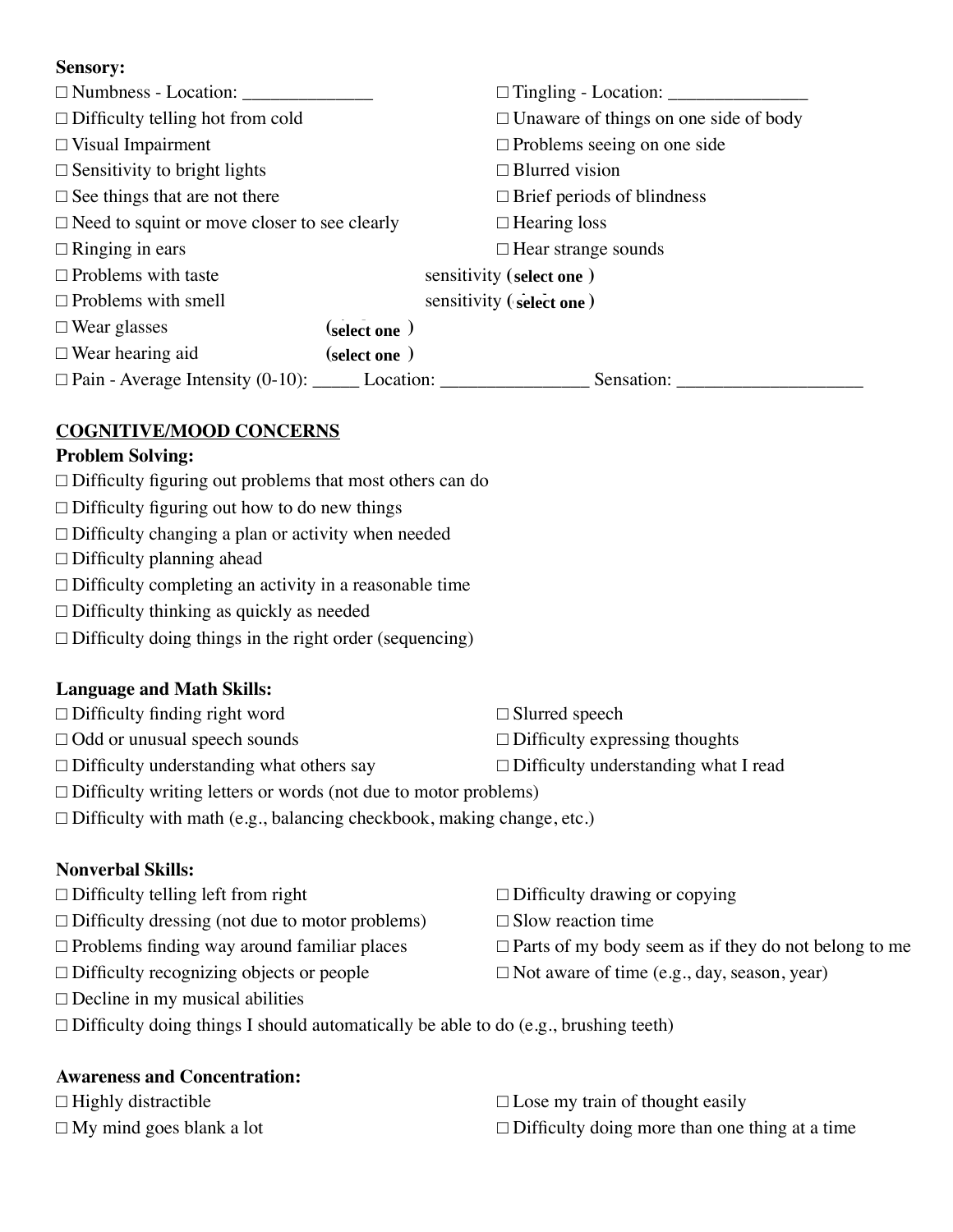| $\Box$ Become easily confused and disoriented                                                                                   | $\Box$ Don't feel very alert or aware of things            |
|---------------------------------------------------------------------------------------------------------------------------------|------------------------------------------------------------|
| $\Box$ Tasks require more attention or effort                                                                                   |                                                            |
| <b>Memory:</b>                                                                                                                  |                                                            |
| $\Box$ Forget where I leave things (e.g., keys, gloves, etc.)                                                                   | $\Box$ Forget names                                        |
| $\Box$ Forget what I should be doing                                                                                            | $\Box$ Forget where I am or where I am going               |
| $\Box$ Forget recent events (e.g., breakfast)                                                                                   | $\Box$ Forget appointments                                 |
| $\Box$ Forget events that happened long ago                                                                                     | $\Box$ More reliant on others to remind me of things       |
| $\Box$ More reliant on notes to remember things                                                                                 | $\Box$ Forget the order of events                          |
| $\Box$ Forget facts but can remember how to do things                                                                           | $\Box$ Forget faces of people I know (when not present)    |
| <b>Mood/Behavior/Personality:</b>                                                                                               | (SELECT ONE)                                               |
| $\Box$ Sadness or depression                                                                                                    |                                                            |
| $\Box$ Anxiety or nervousness                                                                                                   |                                                            |
| $\Box$ Stress                                                                                                                   |                                                            |
| $\Box$ Sleep problems                                                                                                           |                                                            |
| $\Box$ Change in energy                                                                                                         |                                                            |
| $\Box$ Change in appetite                                                                                                       |                                                            |
| $\Box$ Change in weight                                                                                                         |                                                            |
| $\Box$ Change in sexual interest                                                                                                |                                                            |
| $\Box$ Experience nightmares on a daily/weekly basis                                                                            | $\Box$ Increase in anger/aggression                        |
| $\Box$ Euphoria (feeling on top of the world)                                                                                   | $\Box$ Much more emotional (e.g., cry more easily)         |
| $\Box$ Feel as if I just don't care anymore                                                                                     | $\Box$ Easily frustrated/irritability                      |
| $\Box$ Experiencing lost time                                                                                                   | $\square$ Less inhibited (do things I would not do before) |
| $\Box$ Difficulty being spontaneous                                                                                             | $\Box$ Lack of interest in pleasurable activities          |
| $\Box$ Impulsivity                                                                                                              | $\Box$ Thoughts of hurting yourself/others (circle one)    |
| Over the past six months my symptoms have:                                                                                      | $\Box$ Improved $\Box$ Stayed the same<br>$\Box$ Worsened  |
| Is there anything you can do (or someone does) that gets the problems to stop or be less intense, less frequent, or<br>shorter? |                                                            |
|                                                                                                                                 |                                                            |
|                                                                                                                                 |                                                            |
| Have others commented to you about changes in your thinking, behavior, personality, or mood? $\Box$ Yes                         | $\Box$ No                                                  |

If yes, who and what have they said?

 $\overline{\phantom{a}}$  , and the contract of the contract of the contract of the contract of the contract of the contract of the contract of the contract of the contract of the contract of the contract of the contract of the contrac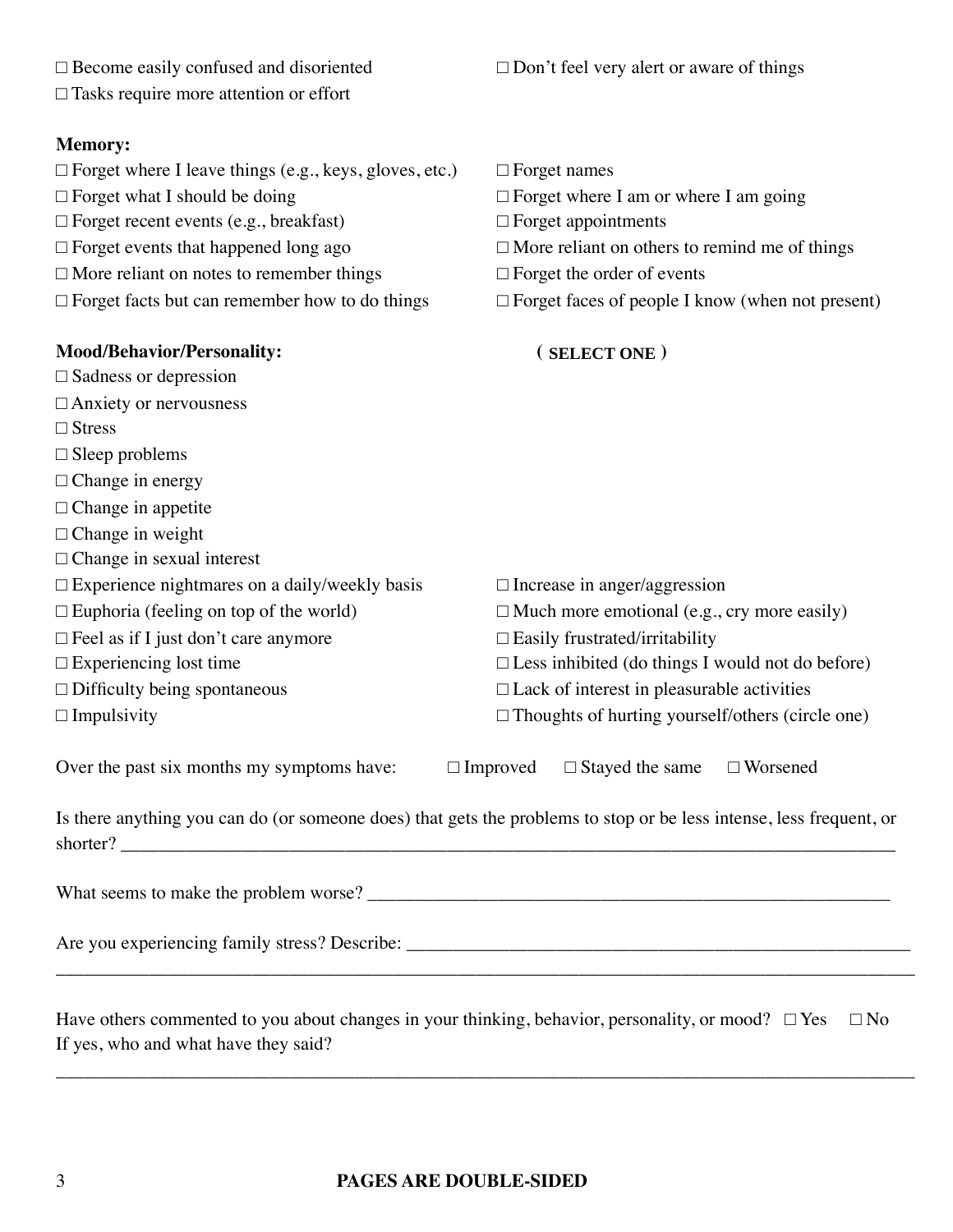| Are you experiencing any problems or requiring assistance in any of the following? If so, please explain:                                              |        |                                                               |               |                                                                                                                   |
|--------------------------------------------------------------------------------------------------------------------------------------------------------|--------|---------------------------------------------------------------|---------------|-------------------------------------------------------------------------------------------------------------------|
|                                                                                                                                                        |        |                                                               |               |                                                                                                                   |
|                                                                                                                                                        |        |                                                               |               | Cooking or Cleaning https://www.acceleration.com/                                                                 |
|                                                                                                                                                        |        |                                                               |               |                                                                                                                   |
|                                                                                                                                                        |        |                                                               |               |                                                                                                                   |
|                                                                                                                                                        |        |                                                               |               | Driving                                                                                                           |
|                                                                                                                                                        |        |                                                               |               |                                                                                                                   |
|                                                                                                                                                        |        |                                                               |               |                                                                                                                   |
|                                                                                                                                                        |        |                                                               |               | <b>EARLY HISTORY EARLY HISTORY</b>                                                                                |
| You were born:                                                                                                                                         |        | $\Box$ On time $\Box$ Prematurely $\Box$ Late                 |               |                                                                                                                   |
| period afterward (e.g. need for oxygen, convulsions, illness, etc.)? $\Box$ Yes $\Box$ No                                                              |        |                                                               |               | Were there any problems associated with your birth (e.g. oxygen deprivation, unusual birth position, etc.) or the |
|                                                                                                                                                        |        |                                                               |               |                                                                                                                   |
| Check all that applied to your mother while she was pregnant with you:                                                                                 |        |                                                               |               |                                                                                                                   |
| $\Box$ Accident                                                                                                                                        |        | $\Box$ Alcohol use                                            |               |                                                                                                                   |
| $\Box$ Cigarette smoking                                                                                                                               |        |                                                               |               | $\Box$ Drug use (marijuana, cocaine, LSD, etc.)                                                                   |
| $\Box$ Poor nutrition                                                                                                                                  |        | $\Box$ Psychological problems                                 |               |                                                                                                                   |
| $\Box$ Medications (prescribed or over the counter) taken during pregnancy<br>$\Box$ Illness (toxemia, diabetes, high blood pressure, infection, etc.) |        |                                                               |               |                                                                                                                   |
| Rate your developmental progress as it has been reported to you. Check one description for each area.                                                  |        |                                                               |               |                                                                                                                   |
|                                                                                                                                                        | Early  | On Time/Average                                               | Late          |                                                                                                                   |
| Walking                                                                                                                                                |        | $\Box$ and $\Box$ and $\Box$ and $\Box$ and $\Box$ and $\Box$ | $\qquad \Box$ |                                                                                                                   |
| Language<br>Toilet training                                                                                                                            |        |                                                               | $\mathsf{L}$  |                                                                                                                   |
|                                                                                                                                                        |        |                                                               | Ш             |                                                                                                                   |
| Overall development                                                                                                                                    | $\Box$ | $\Box$                                                        | $\Box$        |                                                                                                                   |
| As a child, did you have any of these conditions:                                                                                                      |        |                                                               |               |                                                                                                                   |
| $\Box$ Attention problems                                                                                                                              |        | $\Box$ Learning disability                                    |               | $\Box$ Clumsiness                                                                                                 |
| $\square$ Speech problems                                                                                                                              |        | $\Box$ Developmental delay<br>$\Box$ Hearing problems         |               |                                                                                                                   |
| $\Box$ Hyperactivity                                                                                                                                   |        | $\Box$ Frequent ear infections                                |               | $\Box$ Muscle weakness                                                                                            |
| $\Box$ Visual problems                                                                                                                                 |        |                                                               |               |                                                                                                                   |
|                                                                                                                                                        |        | <b>MEDICAL HISTORY</b>                                        |               |                                                                                                                   |
| Medical problems in addition to the current condition:                                                                                                 |        |                                                               |               |                                                                                                                   |
| $\Box$ Head Injuries                                                                                                                                   |        | $\square$ Loss of consciousness                               |               | $\Box$ Motor vehicle accidents                                                                                    |
| $\Box$ Seizure                                                                                                                                         |        | $\Box$ Stroke                                                 |               | $\Box$ Arteriosclerosis                                                                                           |
| $\Box$ Dementia                                                                                                                                        |        | $\square$ Diabetes                                            |               | □ Heart disease                                                                                                   |

 $\Box$ Cancer  $\Box$  Back or neck injury  $\Box$  Poisoning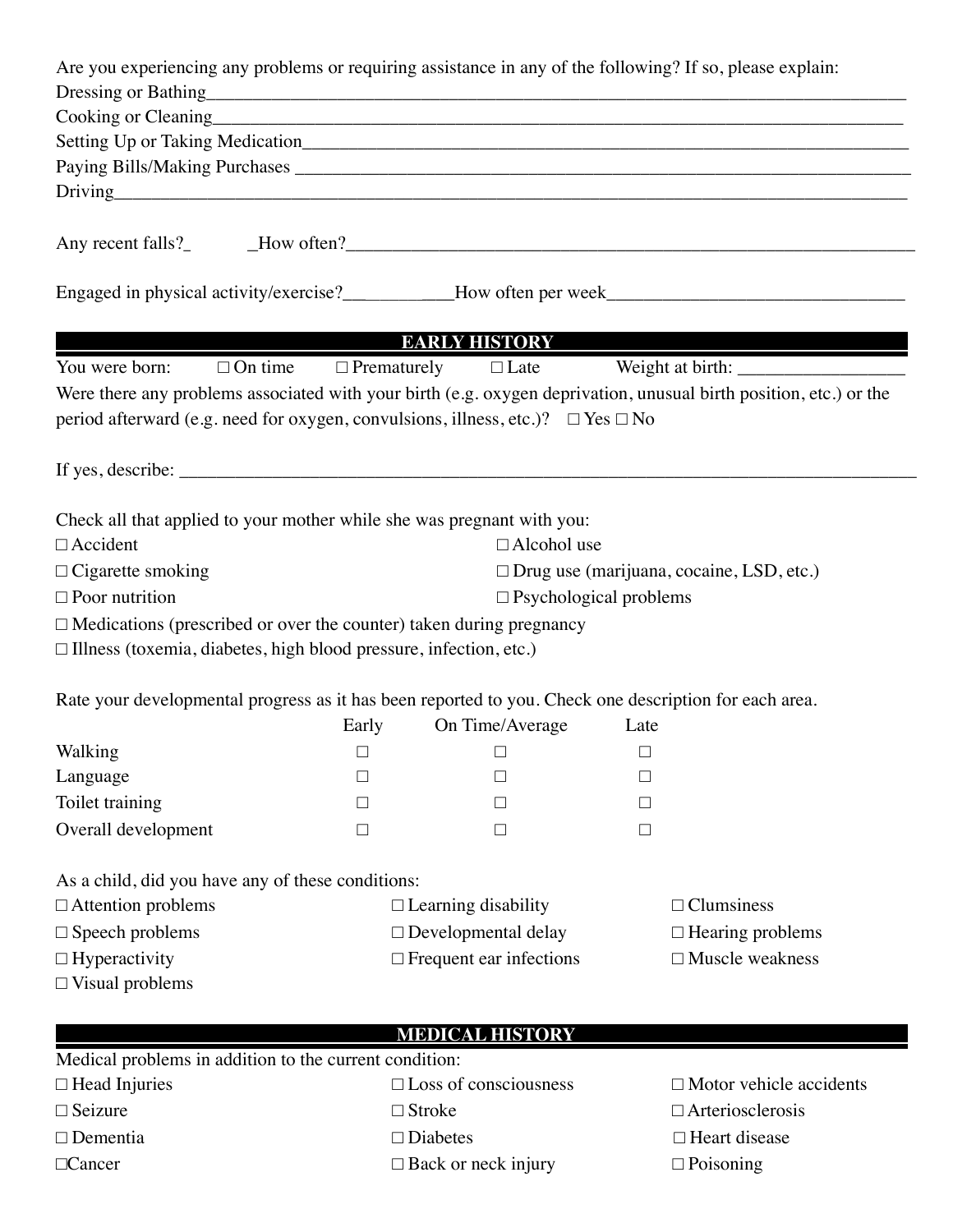| $\Box$ Major surgeries |
|------------------------|
|                        |

 $\square$  Exposure to toxins (e.g., lead, solvents, chemicals)

 $\Box$  Major falls, sports accidents, or industrial injuries

□ Other brain infection or disorder (meningitis, encephalitis, oxygen deprivation, etc.)

□ Serious illness/disorder (immune disorder, cerebral palsy, polio, lung, etc.)

# Are you currently taking any medication? □ Yes □ No **\*IF YES, BRING IN LIST OF MEDICATIONS\***

Are you currently in counseling or under psychiatric care?  $\Box$  Yes If applicable, please list dates and names of professionals who treated you in the past and are treating currently:  $\boxdot$  No

\_\_\_\_\_\_\_\_\_\_\_\_\_\_\_\_\_\_\_\_\_\_\_\_\_\_\_\_\_\_\_\_\_\_\_\_\_\_\_\_\_\_\_\_\_\_\_\_\_\_\_\_\_\_\_\_\_\_\_\_\_\_\_\_\_\_\_\_\_\_\_\_\_\_\_\_\_\_\_\_\_\_\_\_\_\_\_\_\_\_\_\_

| Please list all hospitalizations:<br>Name of Hospital                        | Date of hospitalization                                                           | <b>Length of stay</b> | Diagnosis                                                                                                                   |
|------------------------------------------------------------------------------|-----------------------------------------------------------------------------------|-----------------------|-----------------------------------------------------------------------------------------------------------------------------|
|                                                                              |                                                                                   |                       |                                                                                                                             |
|                                                                              |                                                                                   |                       |                                                                                                                             |
|                                                                              |                                                                                   |                       |                                                                                                                             |
|                                                                              |                                                                                   |                       |                                                                                                                             |
| I started drinking at age: $\Box$ <10 years old                              | <b>SUBSTANCE USE HISTORY</b><br>$\Box$ 10-15                                      | $\Box$ 16-19          | $\Box$ 20-21<br>$\Box$ Over 21                                                                                              |
| I drink alcohol:                                                             | $\Box$ Rarely or never $\Box$ 1-2 days a week $\Box$ 3-5 days a week $\Box$ Daily |                       |                                                                                                                             |
| I used to drink alcohol but stopped. Date stopped: _____________             |                                                                                   |                       |                                                                                                                             |
|                                                                              |                                                                                   |                       |                                                                                                                             |
|                                                                              |                                                                                   |                       |                                                                                                                             |
| My last drink was:                                                           | $\Box$ < 24 hours ago $\Box$ 24-48 hours ago $\Box$ Over 48 hours ago             |                       |                                                                                                                             |
| Check all that apply:                                                        |                                                                                   |                       |                                                                                                                             |
| $\Box$ I can drink more than most people my age and size before I get drunk. |                                                                                   |                       |                                                                                                                             |
|                                                                              |                                                                                   |                       | $\Box$ I sometimes get into trouble (fights, legal difficulty, work problems, conflicts with family, accidents, etc.) after |
| drinking. Please specify: _________                                          |                                                                                   |                       |                                                                                                                             |
| $\Box$ I sometimes black out after drinking.                                 |                                                                                   |                       |                                                                                                                             |
| Please check all the drugs you are now using or have used in the past:       |                                                                                   |                       |                                                                                                                             |
|                                                                              |                                                                                   | Presently Using       | Used in Past                                                                                                                |
| Amphetamines (including diet pills)                                          |                                                                                   | $\Box$                | $\Box$                                                                                                                      |
| Barbituates (downers, etc.)                                                  |                                                                                   | П                     | $\Box$                                                                                                                      |
| Cocaine or Crack                                                             |                                                                                   | $\Box$                | $\Box$                                                                                                                      |
| Hallucinogenics (LSD, Acid, etc.)                                            |                                                                                   | $\Box$                | $\Box$                                                                                                                      |
| Inhalants (Glue, Nitrous Oxide, etc.)                                        |                                                                                   | $\Box$                | □                                                                                                                           |

Marijuana □ □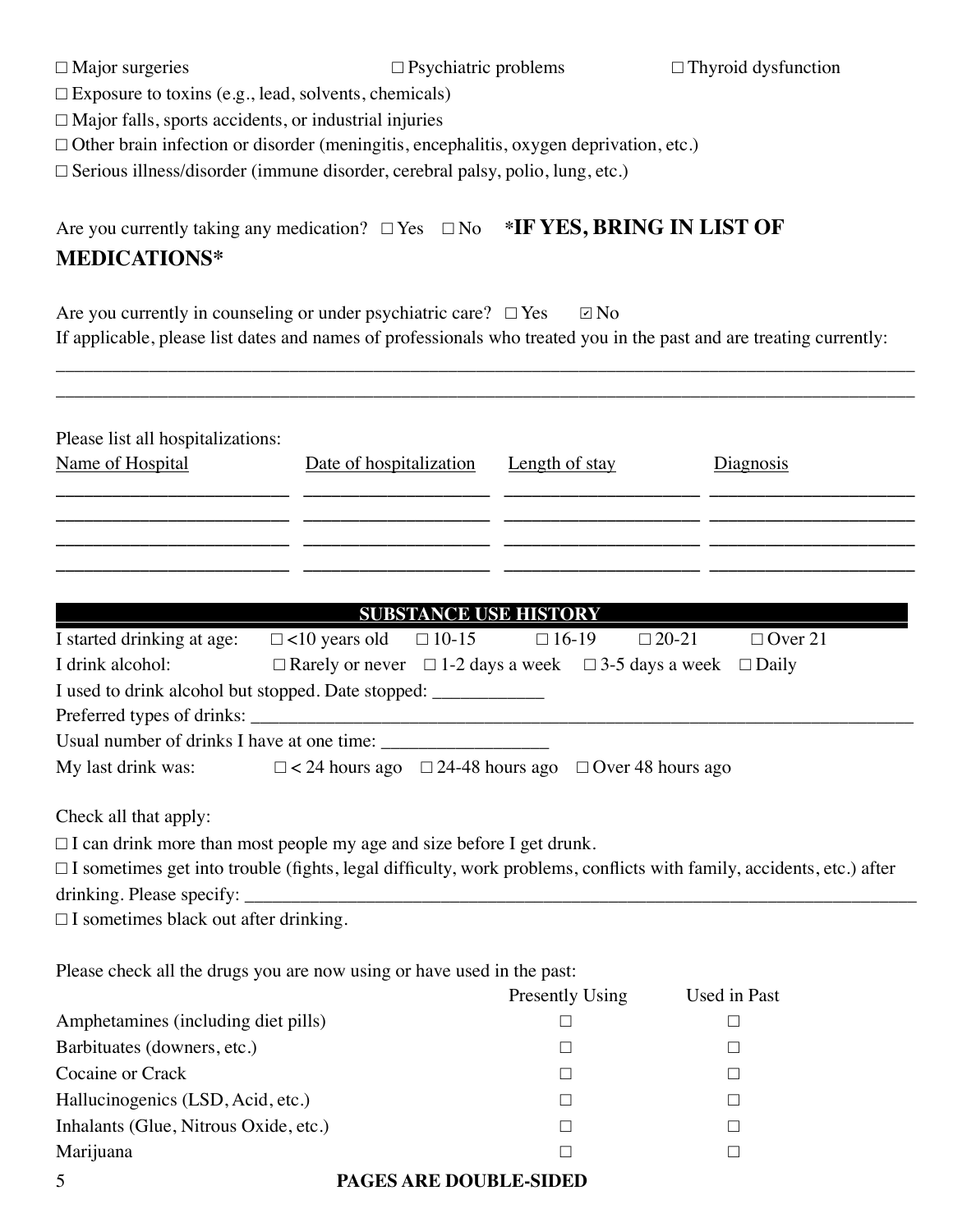| Opiate narcotics (Heroin, Morphine, etc.)                                                                     | $\Box$                | $\Box$                                                            |  |
|---------------------------------------------------------------------------------------------------------------|-----------------------|-------------------------------------------------------------------|--|
| PCP (Angel Dust)                                                                                              | □                     | $\Box$                                                            |  |
| Others (list)                                                                                                 | $\Box$                | $\Box$                                                            |  |
| Has use of drugs ever affected you work/school performance or ability to drive? $\square$ Yes                 |                       | $\Box$ No                                                         |  |
|                                                                                                               |                       |                                                                   |  |
| Do you consider yourself dependent on any prescription drugs? $\square$ Yes                                   |                       | $\Box$ No                                                         |  |
|                                                                                                               |                       |                                                                   |  |
| Check all that apply:                                                                                         |                       |                                                                   |  |
| $\Box$ I have gone through drug withdrawal.                                                                   |                       |                                                                   |  |
| $\Box$ I have used IV drugs.                                                                                  |                       |                                                                   |  |
| $\Box$ I have been in drug treatment.                                                                         |                       |                                                                   |  |
|                                                                                                               |                       |                                                                   |  |
|                                                                                                               |                       |                                                                   |  |
|                                                                                                               |                       |                                                                   |  |
|                                                                                                               | <b>FAMILY HISTORY</b> |                                                                   |  |
| The following questions are about your biological mother, father, brothers, and sisters:                      |                       |                                                                   |  |
| Is your mother alive? $\Box$ Yes $\Box$ No                                                                    |                       |                                                                   |  |
|                                                                                                               |                       |                                                                   |  |
|                                                                                                               |                       |                                                                   |  |
| Does your mother have a known or suspected learning disability? $\square$ Yes $\square$ No                    |                       |                                                                   |  |
|                                                                                                               |                       |                                                                   |  |
|                                                                                                               |                       |                                                                   |  |
| Is your father alive? $\Box$ Yes $\Box$ No                                                                    |                       |                                                                   |  |
| If deceased, what was the cause of his death?                                                                 |                       |                                                                   |  |
|                                                                                                               |                       |                                                                   |  |
| Does your father have a known or suspected learning disability?                                               |                       | $\Box$ Yes $\Box$ No                                              |  |
|                                                                                                               |                       |                                                                   |  |
| How many brothers and/or sisters do you have? ____________                                                    |                       |                                                                   |  |
| Were there any unusual problems (physical, academic, psychological) associated with any of your brothers or   |                       |                                                                   |  |
|                                                                                                               |                       |                                                                   |  |
|                                                                                                               |                       |                                                                   |  |
| Please check the issues that have affected close biological family members (parents, brothers, sisters, grand |                       |                                                                   |  |
| parents, aunt, uncles). Please note who the family member was.                                                |                       |                                                                   |  |
| Neurologic disease                                                                                            |                       | <b>Who</b>                                                        |  |
| $\Box$ Alzheimer's disease or senility                                                                        |                       |                                                                   |  |
| $\Box$ Huntington's disease                                                                                   |                       | <u> 1989 - Johann Barbara, margaret eta idazlearia (h. 1989).</u> |  |
| $\Box$ Multiple Sclerosis                                                                                     |                       |                                                                   |  |
| □ Parkinson's disease                                                                                         |                       |                                                                   |  |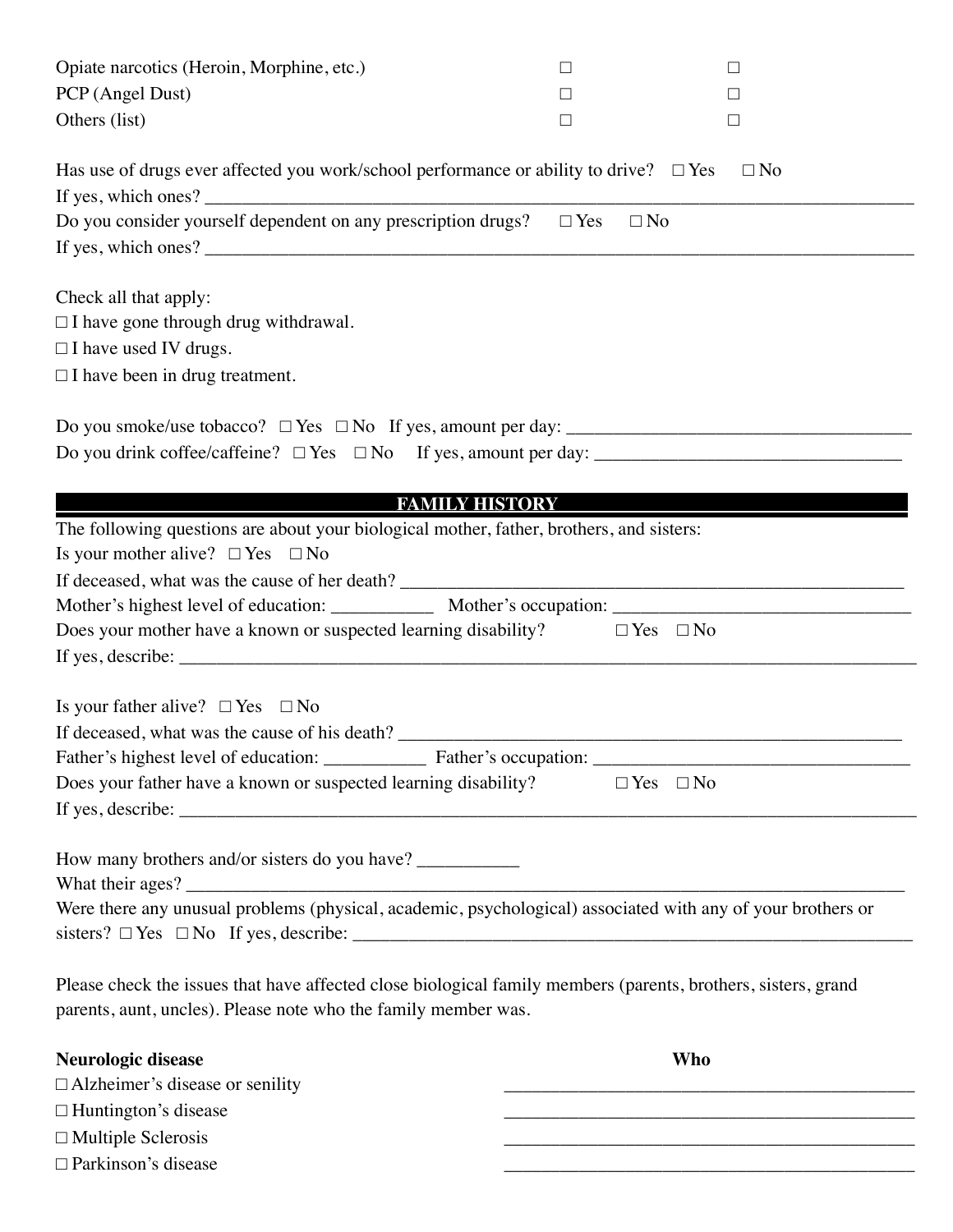| $\Box$ Epilepsy or seizures                                                                  |                                                       |
|----------------------------------------------------------------------------------------------|-------------------------------------------------------|
| $\Box$ Other neurologic disease                                                              |                                                       |
|                                                                                              |                                                       |
| <b>Psychiatric Illness</b>                                                                   | <b>Who</b>                                            |
| $\Box$ Depression                                                                            |                                                       |
| $\Box$ Bipolar illness (Manic-Depression)                                                    |                                                       |
| $\Box$ Schizophrenia                                                                         |                                                       |
| $\Box$ Other                                                                                 |                                                       |
| <b>Other Disorders</b>                                                                       | Who                                                   |
| $\Box$ Mental Retardation                                                                    |                                                       |
| $\square$ Speech or language disorder                                                        |                                                       |
| $\Box$ Learning problems                                                                     |                                                       |
| $\Box$ Attention problems                                                                    |                                                       |
| $\Box$ Behavior problems                                                                     |                                                       |
| $\Box$ Other major disease or disorder                                                       |                                                       |
|                                                                                              |                                                       |
|                                                                                              | PERSONAL HISTORY                                      |
| <b>MARITAL HISTORY</b>                                                                       |                                                       |
| Current marital status: $\square$ Single $\square$ Married $\square$ Common-law              | $\Box$ Separated<br>$\Box$ Divorced<br>$\Box$ Widowed |
|                                                                                              |                                                       |
|                                                                                              |                                                       |
|                                                                                              |                                                       |
|                                                                                              |                                                       |
| Spouse's health: $\square$ Excellent $\square$ Good $\square$ Poor                           |                                                       |
| Number of children: Step children:                                                           |                                                       |
|                                                                                              | Gender<br>Age                                         |
|                                                                                              |                                                       |
|                                                                                              |                                                       |
|                                                                                              |                                                       |
|                                                                                              |                                                       |
|                                                                                              |                                                       |
|                                                                                              |                                                       |
|                                                                                              |                                                       |
| <b>EDUCATIONAL HISTORY</b>                                                                   |                                                       |
| Highest level of education completed: ___________                                            |                                                       |
|                                                                                              |                                                       |
|                                                                                              |                                                       |
| If a high school diploma was not awarded did you complete a GED? $\square$ Yes $\square$ No  |                                                       |
|                                                                                              |                                                       |
|                                                                                              |                                                       |
| Were you ever in any special classes or did you ever receive special services? $\square$ Yes | $\Box$ No                                             |
|                                                                                              |                                                       |
| PAGES ARE DOUBLE-SIDED                                                                       |                                                       |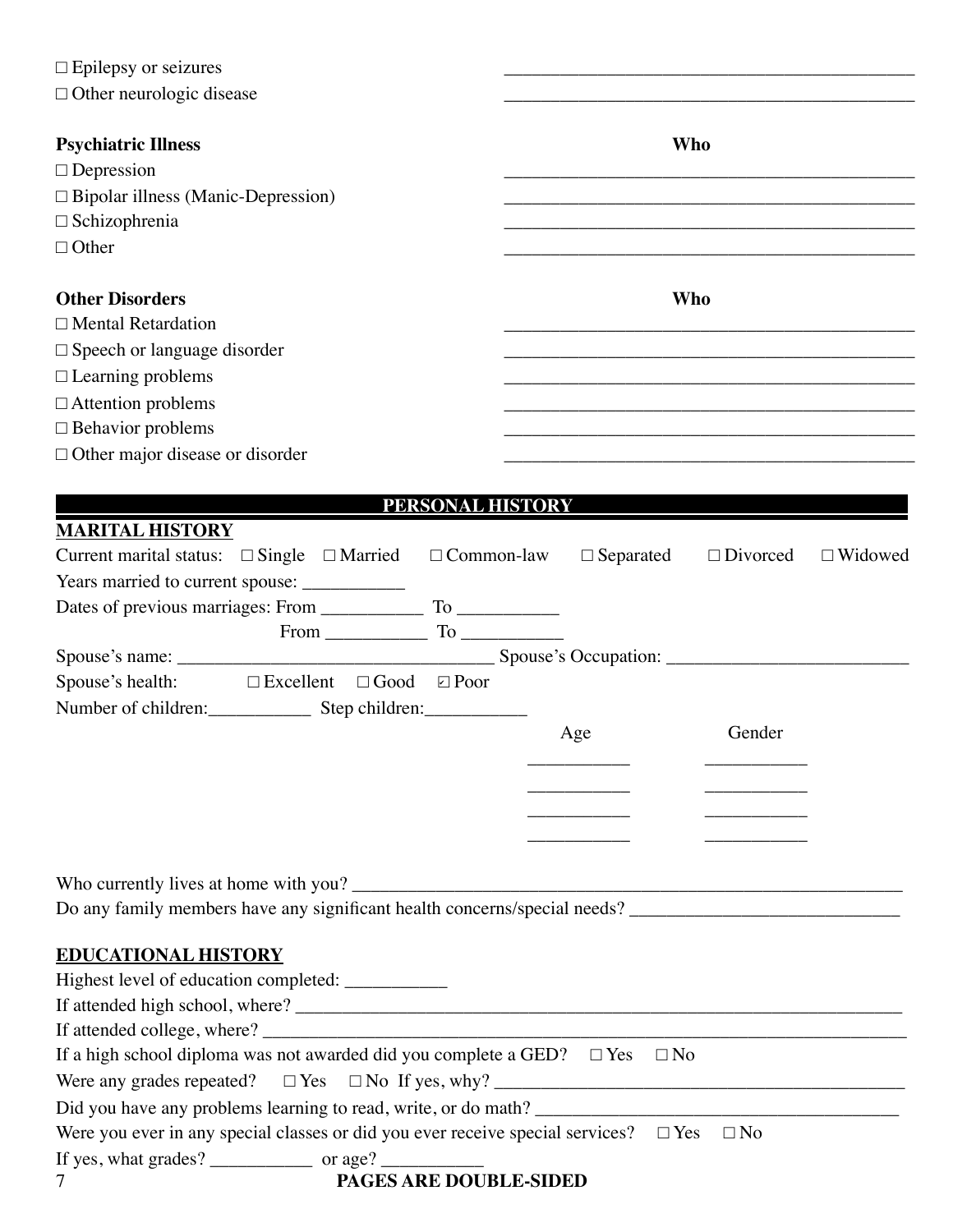|                                                                                                     |       | How would you describe your usual performance as a student? $\Box A \& B$                                | $\Box B \& C$ | $\Box C & D$                                                                                                         | $\Box$ D & |  |  |
|-----------------------------------------------------------------------------------------------------|-------|----------------------------------------------------------------------------------------------------------|---------------|----------------------------------------------------------------------------------------------------------------------|------------|--|--|
| F                                                                                                   |       |                                                                                                          |               |                                                                                                                      |            |  |  |
| Provide any additional helpful comments about your academic performance: __________________________ |       |                                                                                                          |               |                                                                                                                      |            |  |  |
| <b>MILITARY SERVICE</b>                                                                             |       |                                                                                                          |               |                                                                                                                      |            |  |  |
|                                                                                                     |       |                                                                                                          |               |                                                                                                                      |            |  |  |
|                                                                                                     |       |                                                                                                          |               |                                                                                                                      |            |  |  |
|                                                                                                     |       |                                                                                                          |               | <u> 2000 - Jan James James Jan James James Jan James James Jan James James Jan Jan James Jan Jan Jan Jan Jan Jan</u> |            |  |  |
|                                                                                                     |       | Did you receive injuries or were you exposed to any dangerous or unusual substances during your service? |               |                                                                                                                      |            |  |  |
|                                                                                                     |       |                                                                                                          |               |                                                                                                                      |            |  |  |
|                                                                                                     |       |                                                                                                          |               |                                                                                                                      |            |  |  |
| <b>OCCUPATIONAL HISTORY</b>                                                                         |       |                                                                                                          |               |                                                                                                                      |            |  |  |
| Are you currently working? $\Box$ Yes $\Box$ No                                                     |       |                                                                                                          |               |                                                                                                                      |            |  |  |
|                                                                                                     |       |                                                                                                          |               |                                                                                                                      |            |  |  |
|                                                                                                     |       |                                                                                                          |               |                                                                                                                      |            |  |  |
| Do you see your current work situation as stable? $\Box$ Yes $\Box$ No                              |       |                                                                                                          |               |                                                                                                                      |            |  |  |
|                                                                                                     |       |                                                                                                          |               |                                                                                                                      |            |  |  |
|                                                                                                     |       | Are you currently experiencing any problems at work? $\Box$ Yes $\Box$ No                                |               |                                                                                                                      |            |  |  |
|                                                                                                     |       | If yes, describe: $\frac{1}{2}$ describe:                                                                |               |                                                                                                                      |            |  |  |
| Previous employers:                                                                                 |       |                                                                                                          |               |                                                                                                                      |            |  |  |
| Name                                                                                                | Dates | Duties/position                                                                                          |               | Reason for leaving                                                                                                   |            |  |  |
|                                                                                                     |       |                                                                                                          |               |                                                                                                                      |            |  |  |
|                                                                                                     |       |                                                                                                          |               |                                                                                                                      |            |  |  |
|                                                                                                     |       |                                                                                                          |               |                                                                                                                      |            |  |  |
| <b>RECREATION</b>                                                                                   |       |                                                                                                          |               |                                                                                                                      |            |  |  |
|                                                                                                     |       |                                                                                                          |               |                                                                                                                      |            |  |  |
|                                                                                                     |       |                                                                                                          |               |                                                                                                                      |            |  |  |
|                                                                                                     |       |                                                                                                          |               |                                                                                                                      |            |  |  |
|                                                                                                     |       |                                                                                                          |               |                                                                                                                      |            |  |  |

## **RECENT TESTS**

Check all tests that you have had done recently. Please write in the dates they were done.

**TEST DATE**  $\Box$  Angiography  $\square$  Blood work  $\Box$  CT Scan  $\Box$  $\square$  MRI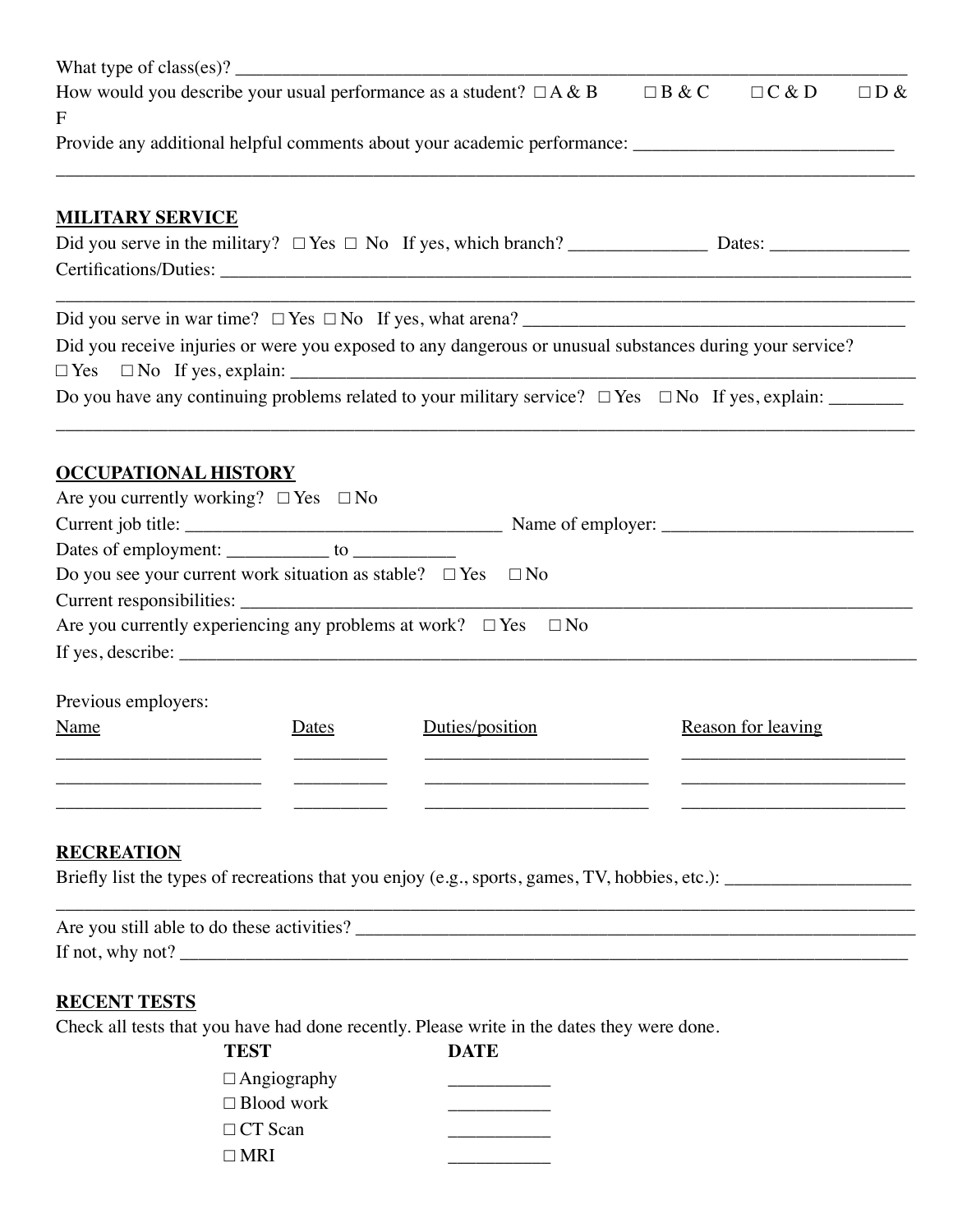| $\Box$ PET Scan          |  |
|--------------------------|--|
| $\Box$ SPECT             |  |
| $\Box$ Skull X-Ray       |  |
| $\square$ EEG            |  |
| $\Box$ Neurological exam |  |
| $\Box$ Other             |  |
|                          |  |

Identify the physician who is most familiar with your recent problems (e.g. family doctor or intern):

| Have you had a prior psychological or neuropsychological exam? $\square$ Yes                                   | $\Box$ No |  |  |  |
|----------------------------------------------------------------------------------------------------------------|-----------|--|--|--|
| If yes, please complete the following:                                                                         |           |  |  |  |
|                                                                                                                |           |  |  |  |
|                                                                                                                |           |  |  |  |
|                                                                                                                |           |  |  |  |
| Please provide any additional information that you feel is relevant to this referral: ________________________ |           |  |  |  |
|                                                                                                                |           |  |  |  |
|                                                                                                                |           |  |  |  |
|                                                                                                                |           |  |  |  |
|                                                                                                                |           |  |  |  |
|                                                                                                                |           |  |  |  |
|                                                                                                                |           |  |  |  |
|                                                                                                                |           |  |  |  |
|                                                                                                                |           |  |  |  |
|                                                                                                                |           |  |  |  |